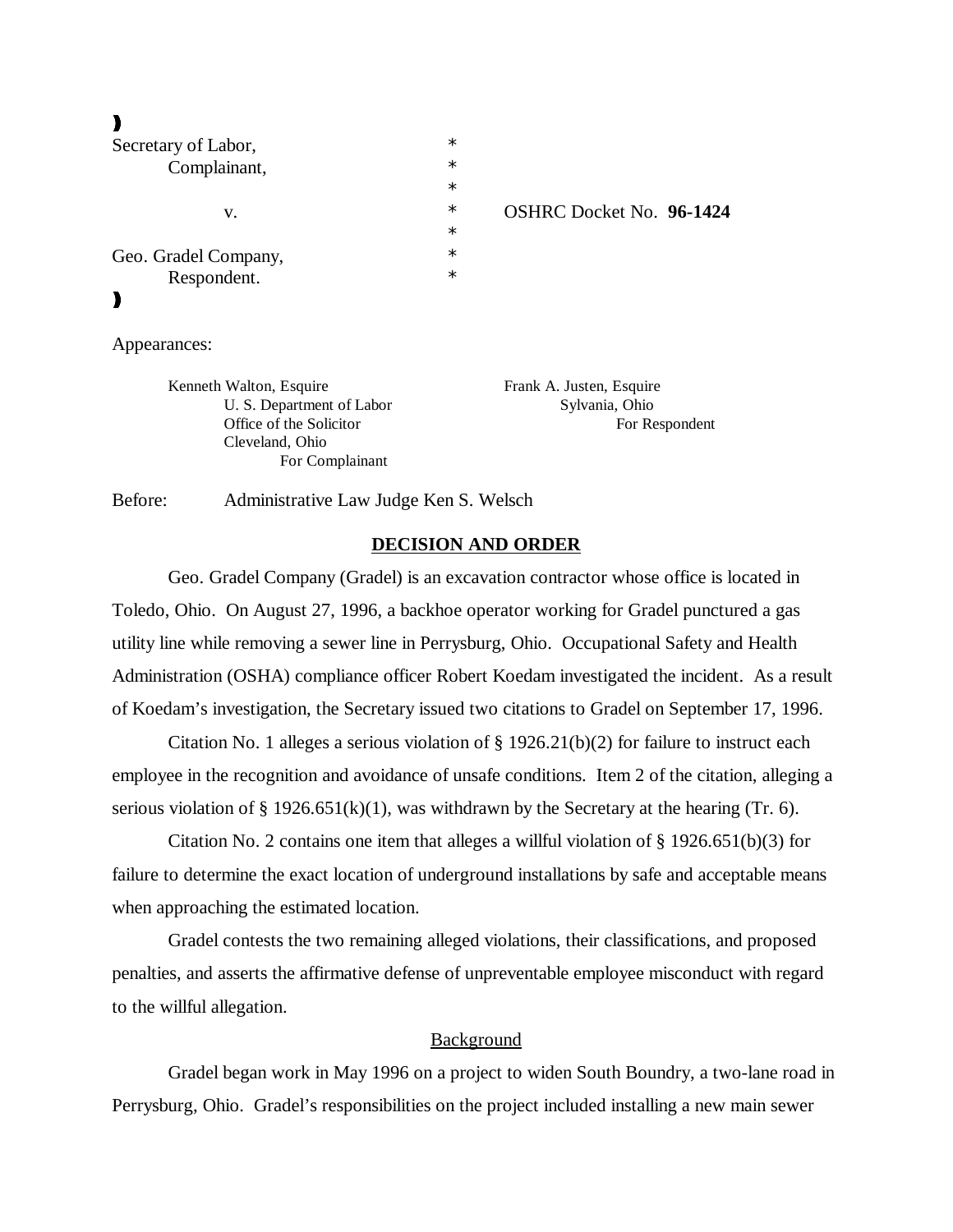line; widening the road by 8 to 10 feet on each side; installing new curbs, gutters, drainage, and crossovers; and re-stoning and blacktopping the widened areas (Tr. 139-140).

In order to install the new sewer line, Gradel had to remove an existing line. On the morning of August 27, 1996, one of Gradel's crews met with Gradel foreman James Zibbel. The crew consisted of an operating engineer, Ronald Amos, and two laborers, Gerald Whalen and Jami Aravantis (Tr. 16-17, 162-163). Zibbel told Amos and the others "to get the flow line of the ditch started, expose the gas main and dig down to the flow line of the catch basin" (Tr. 27). This involved removing the existing sewer pipe where it crossed an 8-inch gas main. Zibbel planned to expose the gas main by hand and then to remove the existing sewer pipe (Tr. 26-27).

Zibbel told Amos that he would be using the backhoe Amos designated as "the 566." Amos objected that the 566 "was entirely the wrong machine to put in that position for that job... . . It's too big" (Tr. 20). Zibbel told Amos that the 566 backhoe was the only machine available and that he would have to use it (Tr. 29, 180-181).

Part of the sewer line that was to be replaced crossed over the gas line. As the gas line approached the sewer line, it dipped at a 45º angle. On August 27, Gradel had uncovered only one side of the gas line at the 45º angle. The exposed portion consisted of 2 feet of the straight gas line and another 2 feet of the angled line. No one from Gradel knew exactly how or where the gas line was configured underneath the sewer line (Exhs. C-1, C-3, R-2; Tr. 20, 24, 89, 148, 168).

At approximately 8:30 on the morning of August 27, Amos was operating the 566 backhoe to remove the old sewer pipe. The teeth of the backhoe's bucket punctured the gas line (Tr. 52). Gradel alerted the fire department and the gas company, and blocked off the road. A high school located 300 to 400 yards west of the gas line rupture was evacuated (Tr. 29). Gradel fired Amos the next day as a result of the incident (Tr. 19).

#### Discussion

The Secretary has the burden of proving the violation.

In order to establish a violation of an occupational safety or health standard, the Secretary has the burden of proving: (a) the applicability of the cited standard, (b) the employer's noncompliance with the standard's terms, (c) employee access to the violative conditions, and (d) the employer's actual or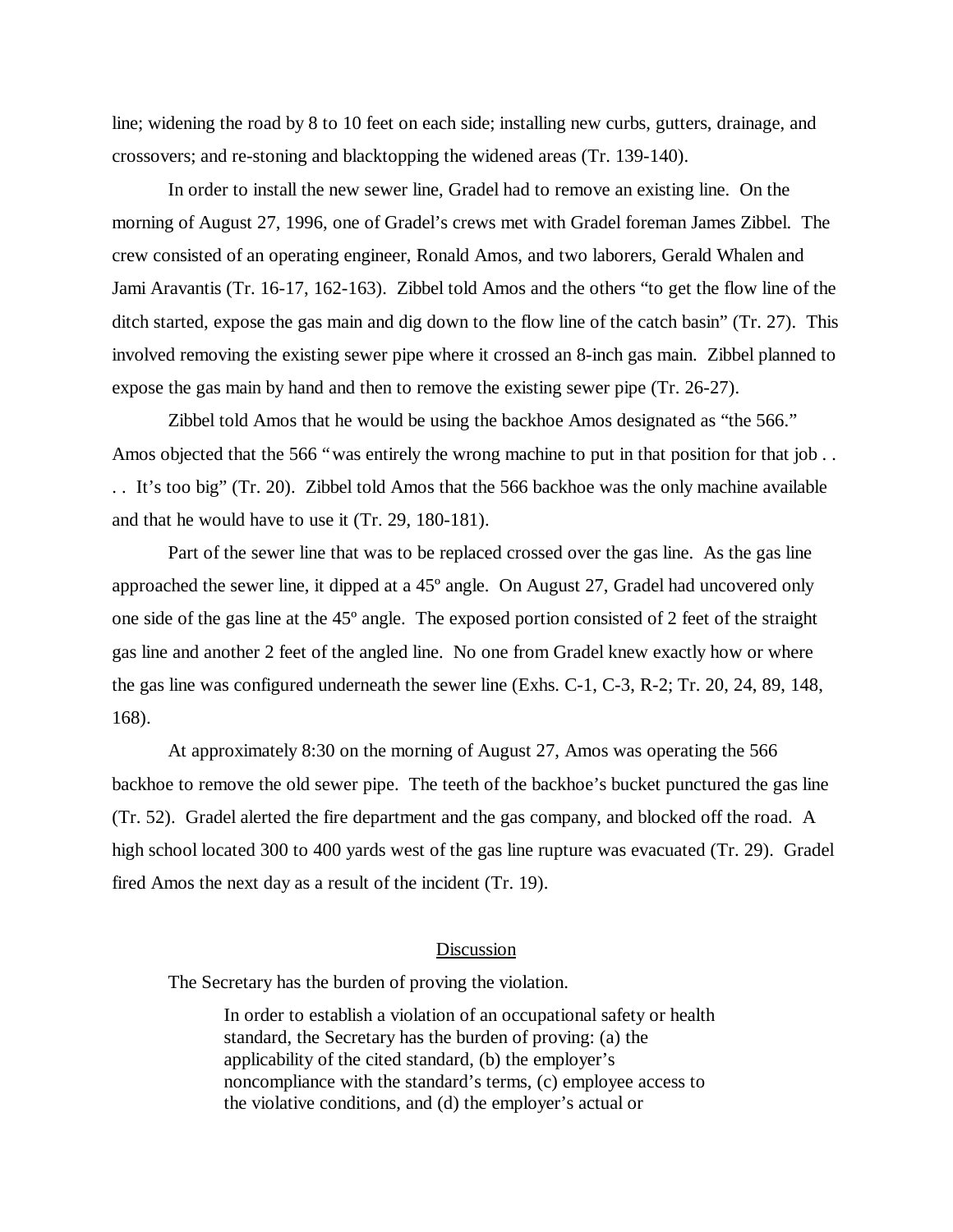constructive knowledge of the violation (*i.e.,* the employer either knew or, with the exercise of reasonable diligence could have known, of the violative conditions).

*Atlantic Battery Co.,* 16 BNA OSHA 2131, 2138 (No. 90-1747, 1994).

#### **Citation No. 1**

### Item 1: Alleged Serious Violation of § 1926.21(b)(2)

The Secretary alleges that Gradel committed a serious violation of § 1926.21(b)(2), which

provides:

The employer shall instruct each employee in the recognition and avoidance of unsafe conditions and the regulations applicable to his work environment to control or eliminate any hazards or other exposure to illness or injury.

The citation specifically alleges that:

This employer did not instruct each employee in the recognition and avoidance of unsafe conditions and the regulations applicable to their work in that on or about August 27, 1996, employees were exposed to explosion hazard when the 8" high pressure gas main was damaged when the model #566 Koehring Excavator punctured or caused a 12" storm sewer to puncture it. Neither employee was trained by this company on the avoidance of this unsafe condition through manual removal of the soil to find the exact location of the gas main in a safe and acceptable manner.

It is undisputed that  $\S 1926.21(b)(2)$  applies to the cited conditions in the present case, and that Gradel's employees were exposed to the hazard of a gas explosion. Item 1 alleges a training violation; therefore, the employer must necessarily have knowledge if a violation exists. The only element of the violation at issue is whether Gradel failed to instruct its employees in the recognition and avoidance of the hazards of excavating in areas known to contain gas lines.

Amos testified that he never received training from Gradel relating to the location of underground installations or gas lines (Tr. 32). Gradel contends that it did provide the required training, but its evidence is scant. Whalen, a lead laborer with Gradel, gave this account of his training of other Gradel employees (Tr. 189):

Q.: Are you more or less like a crew leader?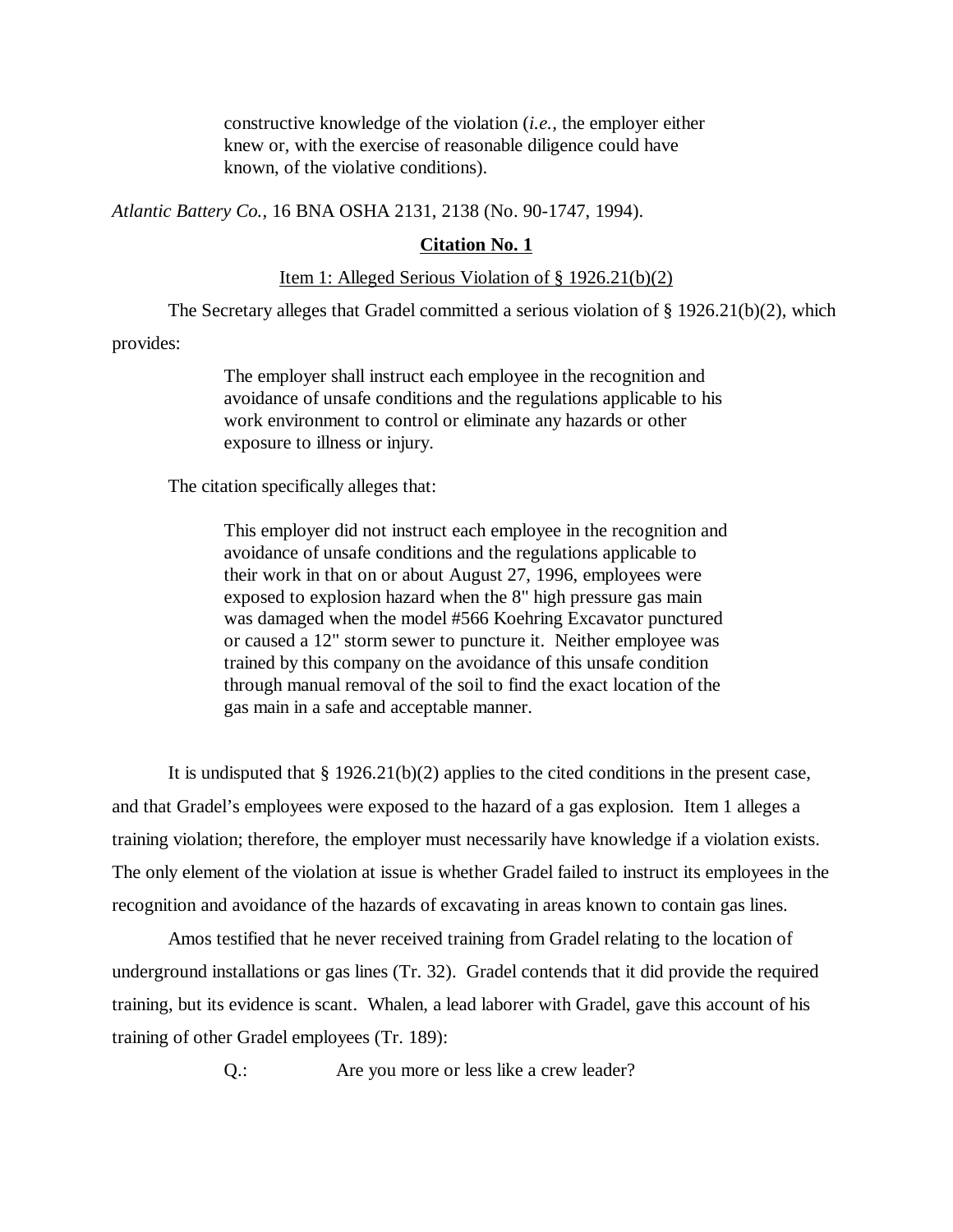| Whalen: | I do what the boss tells me. I mean, we get new people on<br>the job, and a lot of times they -- you can't put five new<br>people there. And you put a couple of new ones with me to<br>help them out and stuff like that. |
|---------|----------------------------------------------------------------------------------------------------------------------------------------------------------------------------------------------------------------------------|
| $Q$ .:  | You provide some training for these newer people?                                                                                                                                                                          |

When asked how many times he and his crew had been told about the danger of working near the gas line, Whalen responded, "Quite a bit. We knew it was there . . . [W]e always

Whalen: Oh, I try to help them out.

remembered the gas line next to us" (Tr. 195).

Zibbel, the foreman in charge of the crew, gave similar vague testimony regarding safety training (Tr. 156):

> From the day we started on that main line sewer, which was our first project and especially encountering [a gas line] that wasn't marked, they were all told to be careful.

And at that point there was one crew working and I was working along with them on a daily basis. Any time I would see the side of that became exposed in any way, shape or form, I would tell them, you know, "Move things over a little. Let's be careful and watch what we're doing."

And, I think it was pretty much on a daily basis that a lot of these -- the guys that worked around it were made aware of it.

When Zibbel was asked if he ever gave the crew any safety training other than telling them to be careful, he replied, "No" (Tr. 157-158).

No one who testified for Gradel mentioned holding weekly safety meetings. Gradel contends both in its brief and its reply brief that Gradel held weekly safety meetings that Amos attended and signed attendance sheets showing his presence. This assertion is curious both because Gradel adduced no such evidence, and because the only evidence relating to safety meetings is detrimental to Gradel's case.

Amos testified that, after he punctured the gas line on August 27, he and the crew gathered in a nearby parking lot and ate while the various emergency vehicles arrived at the site. Amos stated that Zibbel "showed up with a bunch of safety sheets and said we had to sign them that day" (Tr. 30). Amos testified that he and his crew "were given several of them there at noon, and we were told to read and sign them. So we read them and signed them that day" (Tr. 31).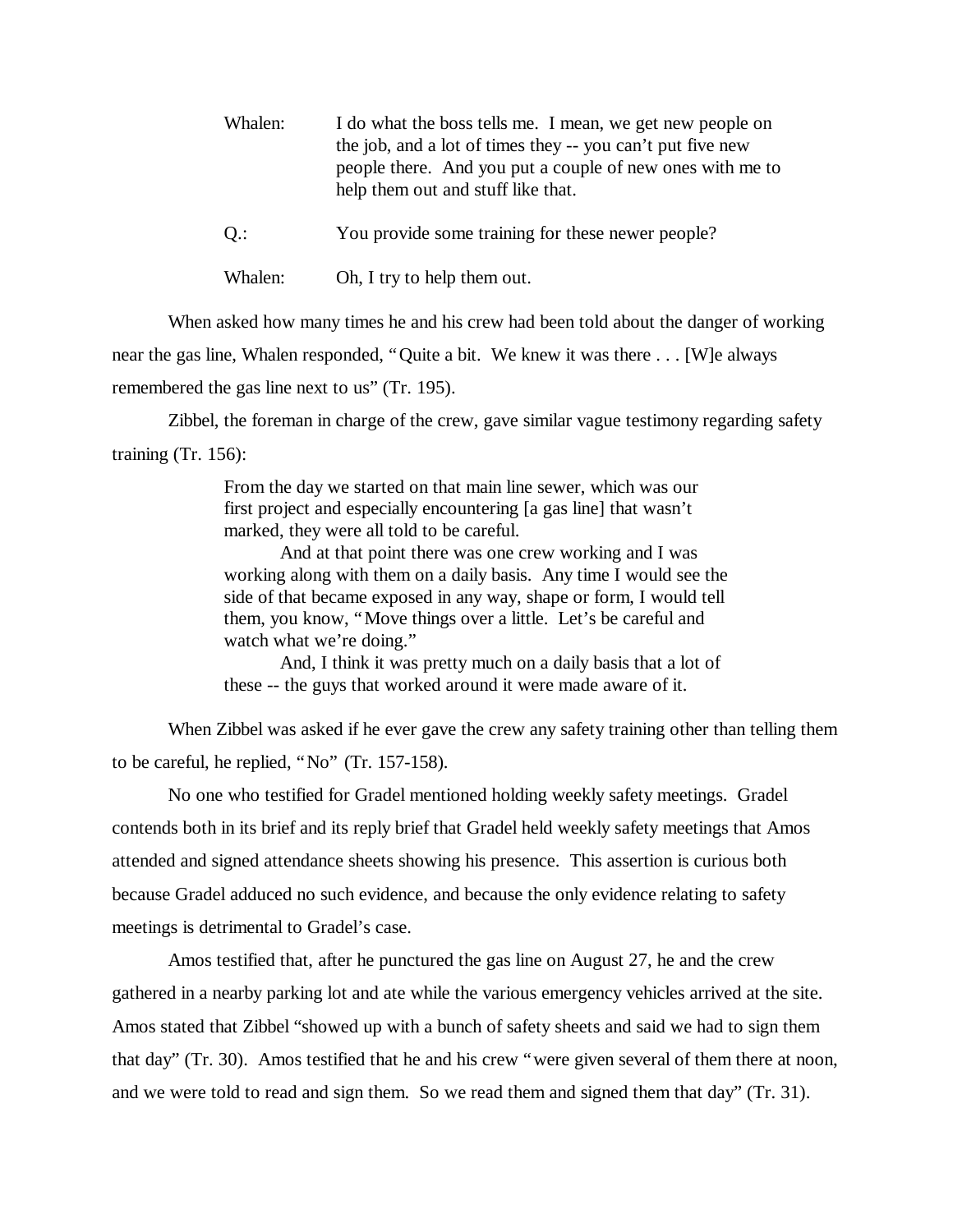Amos identified Exh. C-2 as a safety sheet he signed on August 27 (the only safety sheet introduced and admitted into evidence) (Exh. C-1; Tr. 31). Amos noted that the safety sheet, which he signed on August 27, was not dated at that time. The date "7-8-96" appeared on Exh. C-2 after Amos and the crew signed it (Tr. 32). Compliance officer Koedam testified that he warned Gradel not to provide him with false information (Tr. 91). When he asked if Gradel had any training documentation, Gradel did not provide any (Tr. 103).

Amos's testimony is uncontradicted. Neither Zibbel, Whalen, nor Daniel Murry, Gradel's project manager, disputed Amos's assertion that he and the crew were directed to sign several safety sheets on August 27, which were then back-dated. Neither Zibbel, Whalen, or Murry asserted that Gradel held the weekly safety meetings claimed by Gradel in its post-hearing briefs. Amos's testimony regarding Gradel's lack of safety training and its attempted *post hoc* creation of a fraudulent record of safety meetings is accepted as unrefuted.

Instruction in the recognition and avoidance of unsafe conditions requires more than weak admonitions to "be careful" and reminders that a potential hazard is nearby. *See Anderson Excavating and Wrecking Co.,* 17 BNA OSHC 1890, 1892 (No. 92-3684, 1997). Gradel failed to provide its employees with safety training related specifically to its work in proximity to the gas line. Reminders to "be careful" are inadequate to meet the requirements of § 1926.21(b)(2). The Secretary has established a violation of § 1926.21(b)(2).

The hazard created by Gradel's violation of  $\S 1926.21(b)(2)$  was that of a gas explosion. Such an explosion could result in death or serious injury. The violation is serious.

#### **Citation No. 2**

#### Item 1: Alleged Willful Violation of § 1926.651(b)(3)

The Secretary alleges that Gradel committed a willful violation of § 1926.651(b)(3), which provides:

> When excavation operations approach the estimated location of underground installations, the exact location of the installations shall be determined by safe and acceptable means.

On the morning of August 27, 1996, Zibbel met with a crew consisting of Amos, Whalen, and Aravantis. Zibbel told the crew their assignment that day was to remove the old sewer line and install a new one at a location where the sewer line crossed over the gas line (Tr. 19). Previously, Zibbel had contacted the Underground Protective Service (UPS) of Ohio, which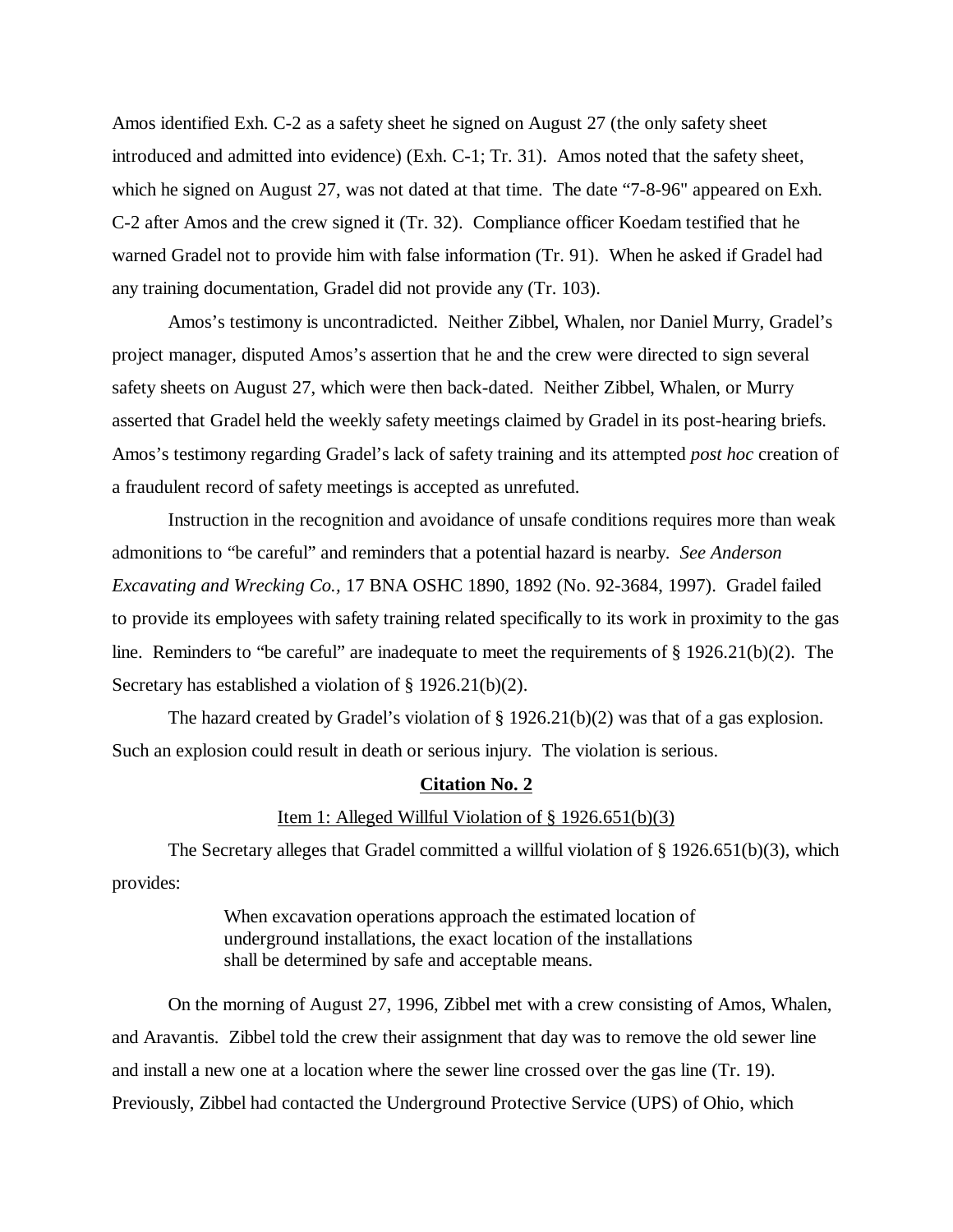notified the utilities in the area that excavation work was going to be done. Each utility sent out a crew to mark where the various utility lines were located. Most of the utilities spray paint the location of the utility line, Zibbel testified, "or if the gas company is concerned, run flags along it and tell you where it's at" (Tr. 145). In the area where Gradel's crew was working on August 27, the gas company had marked the 8-inch high-pressure gas line with flags for a distance of about 1,500 feet (Tr. 146).

The gas company had previously exposed part of the gas line at that area to show where the gas line stopped (Tr. 146). Gradel's crew spent approximately an hour and a half exposing the top 45º bend of the gas line by hand (Tr. 163-165). After exposing the east side of the bend in the gas line, Zibbel realized that he needed to order more sewer pipe (Tr. 147). Zibbel halted the work and either Whalen or Aravantis stuck a shovel in the ground next to the gas line (Tr. 40, 149). Zibbel explained that, "It's normal practice that once you located a utility, you put a shovel in next to it if any additional work is going to take place any time during that day" (Tr. 148).

Zibbel sent Whalen to pick up the additional sewer pipe. According to Zibbel and Whalen, Zibbel told the crew to "just hold tight" until Whalen got back (Tr. 151, 164, 166, 174, 197-198). Both Zibbel and Whalen recalled specifically that Zibbel used the expression "hold tight." Zibbel testified that he intended "hold tight" to mean that no more work was to be done around the gas line until Whalen returned (Tr. 151-152). Whalen testified that he understood "hold tight" to mean the crew was to do no more digging "[u]ntil I got back or Jim got back, and especially no digging around the gas line" (Tr. 194).

Amos did not say whether Zibbel told the crew to "hold tight," but he was adamant that Zibbel did not tell him to wait for Whalen's return (Tr. 40, 43). Zibbel conceded that he did not specifically order Amos not to dig, but he assumed Amos would know that Zibbel wanted him to wait (Tr. 167):

> I really can't say that he violated any instructions, but I didn't specifically say, "Do not touch those controls until I get back." But, I don't believe I've ever worked around any other operators that would have taken it on themselves to work that close to a highpressure gas line without a qualified person there to work with them.

Zibbel testified that he planned to do some more hand digging around the gas line when Whalen got back (Tr. 152). After Whalen's return, Zibbel intended to expose more of the line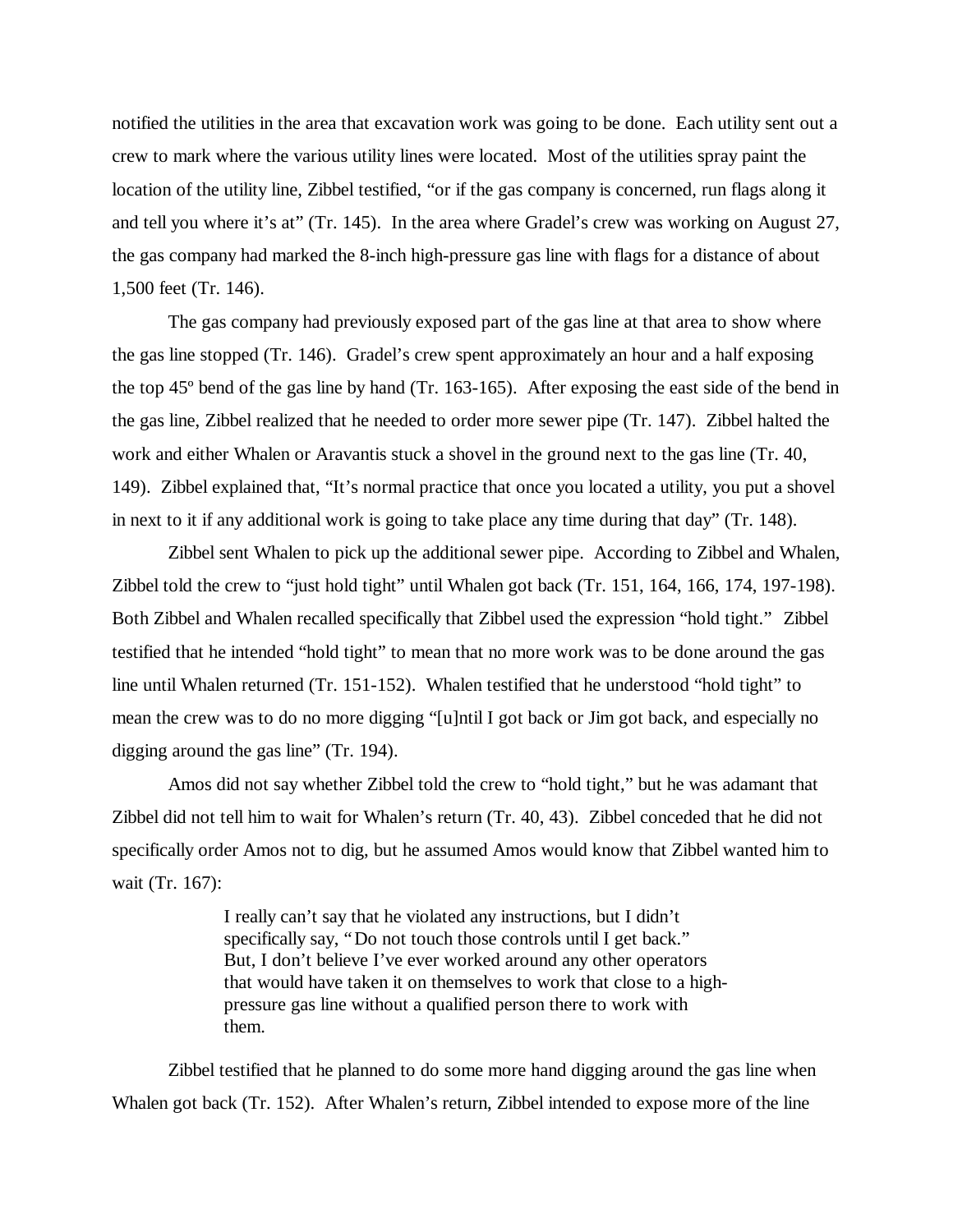[W]hen Jerry got back, we would have exposed the west side the same way as we did the east, and we would have removed the old sewer and put the new sewer in place of that, set a manhole, and then we had two or three other pipe to run out and dump it into the creek.

The Secretary has failed to establish that Gradel committed a violation of § 1926.651(b)(3). The standard requires the employer to determine the exact location of the installations when excavation operations approach their estimated locations. Gradel took the following steps to determine the exact location of the gas line: (1) Gradel called UPS, which notified the gas company, which came out and placed flags along the site of the gas line; (2) Gradel's crew uncovered by hand a 4-foot section of the gas line where it dipped in order to determine its configuration in relation to the sewer line; and (3) a member of Gradel's crew stuck a shovel in the ground next to the gas line when Gradel temporarily stopped working in that area.

Gradel was still in the process of determining the exact location of the gas line when Amos punctured the line. Zibbel testified that he intended to do more hand-digging and expose the west side of the line after Whalen returned. Amos's action in digging with the backhoe was done in Zibbel's absence and without his knowledge. Both Zibbel and Whalen thought that no digging with the backhoe was to be done until Whalen's return. Zibbel reasonably assumed that his instruction to "hold tight" would be understood and followed by the crew. Neither Zibbel nor any other supervisory person at Gradel knew or, with the exercise of reasonable diligence, could have known, that Amos would either not understand or choose to ignore Zibbel's instruction. This item is vacated.

#### Penalty Determination

The Commission is the final arbiter of penalties in all contested cases. Under  $\S 17(i)$  of the Act, in determining the appropriate penalty, the Commission is required to find and give "due consideration" to (1) the size of the employer's business, (2) the gravity of the violation, (3) the good faith of the employer, and (4) the history of previous violations. The gravity of the violation is the principal factor to be considered.

Gradel employed approximately 100 workers at the time of the inspection (Tr. 101). No evidence relating to good faith was adduced. Gradel has a history of prior violations (Tr. 97).